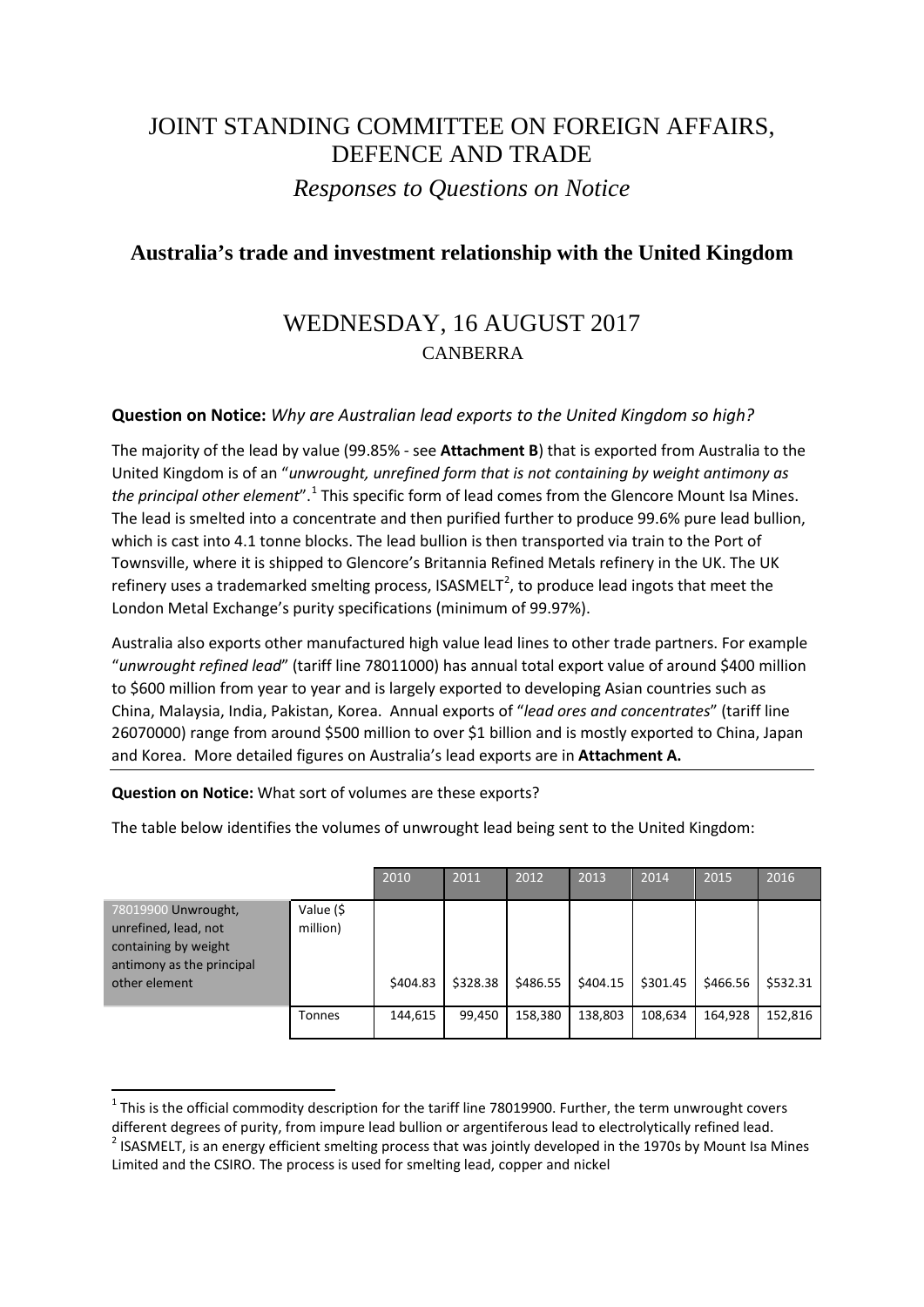**Correction:** Tariff facing lead imports in UK

The statement that lead entering the EU face 1.3% tariff was not correct. The form of lead that forms the overwhelming majority by value entering into the United Kingdom (i.e. "*unwrought, unrefined form that is not containing by weight antimony as the principal other element*" tariff line 78019900) does not face a tariffs under TARIC (*Tarif Intégré de la Communauté*; the Integrated Tariff of the European Communities). The forms of lead exported from Australia to the UK that *do* face tariffs are oxidised lead (5.5%), some unwrought refined lead (2.5%) and some lead sheets and articles (5.0%). Further details on Australian lead exports to the UK and the tariffs that they face can be found in **Attachment B.**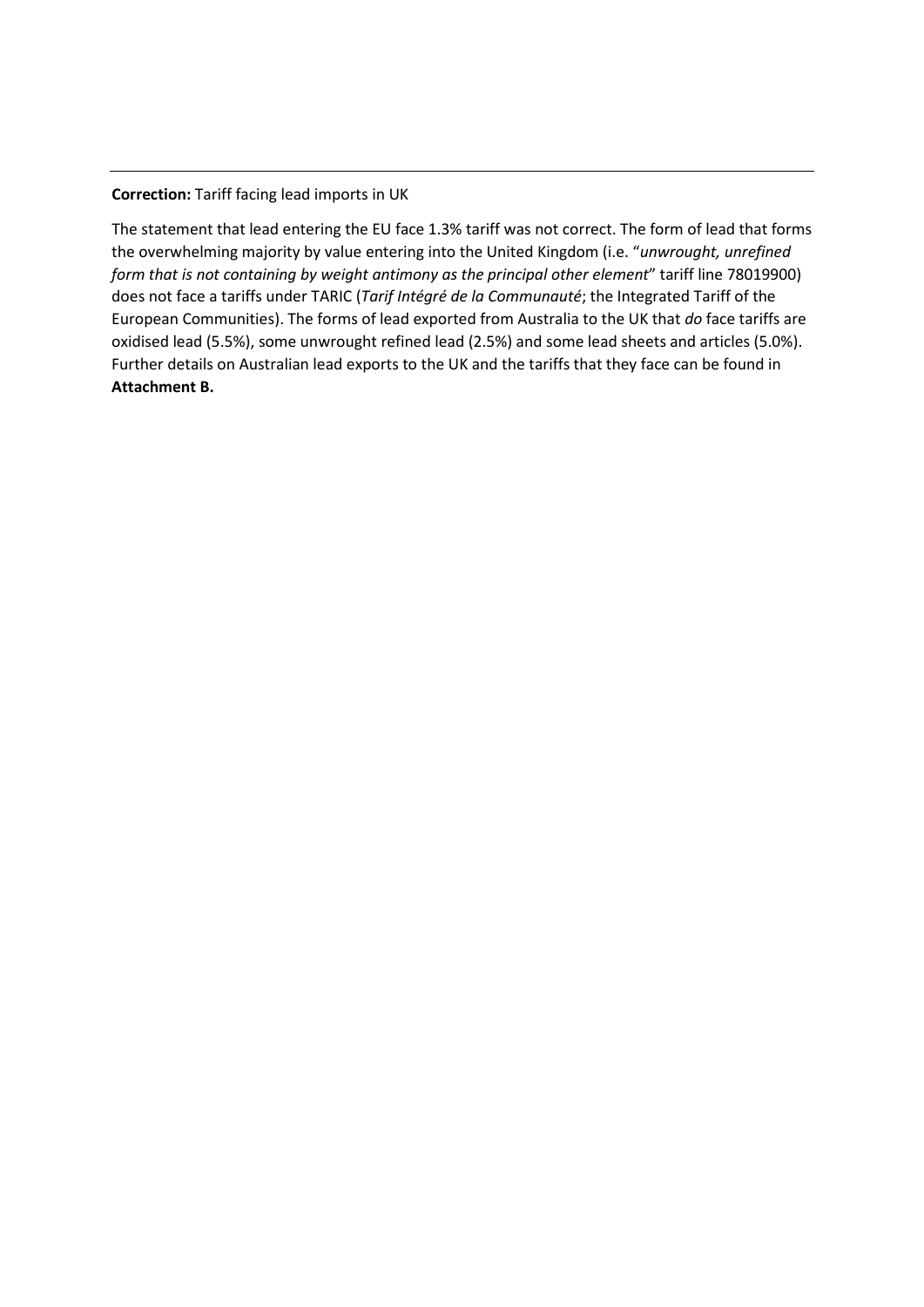#### **Attachment A**

Australian lead exports from 2010-2016 by value (AUD)

|                                                                                                    | 2010                              | 2011                             | 2012                              | 2013                              | 2014                              | 2015                              | 2016                              |
|----------------------------------------------------------------------------------------------------|-----------------------------------|----------------------------------|-----------------------------------|-----------------------------------|-----------------------------------|-----------------------------------|-----------------------------------|
| Lead ores and concentrates                                                                         | \$1,182,199,174                   | \$1,252,465,489                  | \$1,192,422,205                   | \$1,056,289,337                   | \$991,850,695                     | \$949,276,852                     | \$516,085,204                     |
| Lead monoxide                                                                                      | \$1,327,171                       | \$1,762,080                      | \$8,833,695                       | \$2,045,618                       | \$3,855,721                       | \$2,488,647                       | \$1,333,222                       |
| Lead oxides, red lead and orange<br>lead                                                           | \$804                             | \$336,862                        | \$31,703                          | \$146,941                         | \$202,842                         | \$542,769                         | \$95,351                          |
| <b>Unwrought refined lead</b>                                                                      | \$365,243,190                     | \$591,322,326                    | \$397,899,576                     | \$490,306,127                     | \$547,043,995                     | \$552,894,687                     | \$584,512,211                     |
| Unwrought lead (excl. refined)<br>containing by weight antimony as<br>the principal other element  | \$15,630,101                      | \$9,286,483                      | \$1,942,721                       | \$3,565,840                       | \$5,574,424                       | \$837,285                         | \$2,501,276                       |
| Unwrought, unrefined, lead, not<br>containing by weight antimony as<br>the principal other element | \$404,833,112<br>(144,615 Tonnes) | \$328,381,992<br>(99,450 Tonnes) | \$486,550,007<br>(158,380 Tonnes) | \$404,152,449<br>(138,803 Tonnes) | \$301,448,538<br>(108,634 Tonnes) | \$466,562,546<br>(164,928 Tonnes) | \$532,314,128<br>(152,816 Tonnes) |
| Lead waste and scrap                                                                               | \$34,365,278                      | \$33,494,878                     | \$28,350,727                      | \$16,050,888                      | \$34,090,247                      | \$36,223,070                      | \$49,929,354                      |
| Lead sheets, strip and foil of a<br>thickness not exc 0.2 mm                                       | \$1,069,331                       | \$380,496                        | \$99,736                          | \$52,487                          | \$171,652                         | \$46,684                          | \$71,419                          |
| Lead sheets, strip and foil of a<br>thickness exc 0.2mm                                            | \$194,229                         | \$65,669                         | \$112,344                         | \$56,495                          | \$17,916                          | \$2,118,366                       | \$2,991,309                       |
| <b>Lead powders and flakes</b>                                                                     | \$4,765                           |                                  | \$6,721,567                       | \$24,650,982                      | \$3,532,360                       | \$9,508,156                       | \$10,194,611                      |
| <b>Articles of lead</b>                                                                            | \$7,223,308                       | \$565,623                        | \$518,745                         | \$669,545                         | \$1,806,769                       | \$3,769,151                       | \$3,795,730                       |
| <b>Grand Total</b>                                                                                 | \$2,012,215,251                   | \$2,218,422,115                  | \$2,123,483,026                   | \$1,997,986,709                   | \$1,889,595,159                   | \$2,024,268,213                   | \$1,703,823,815                   |